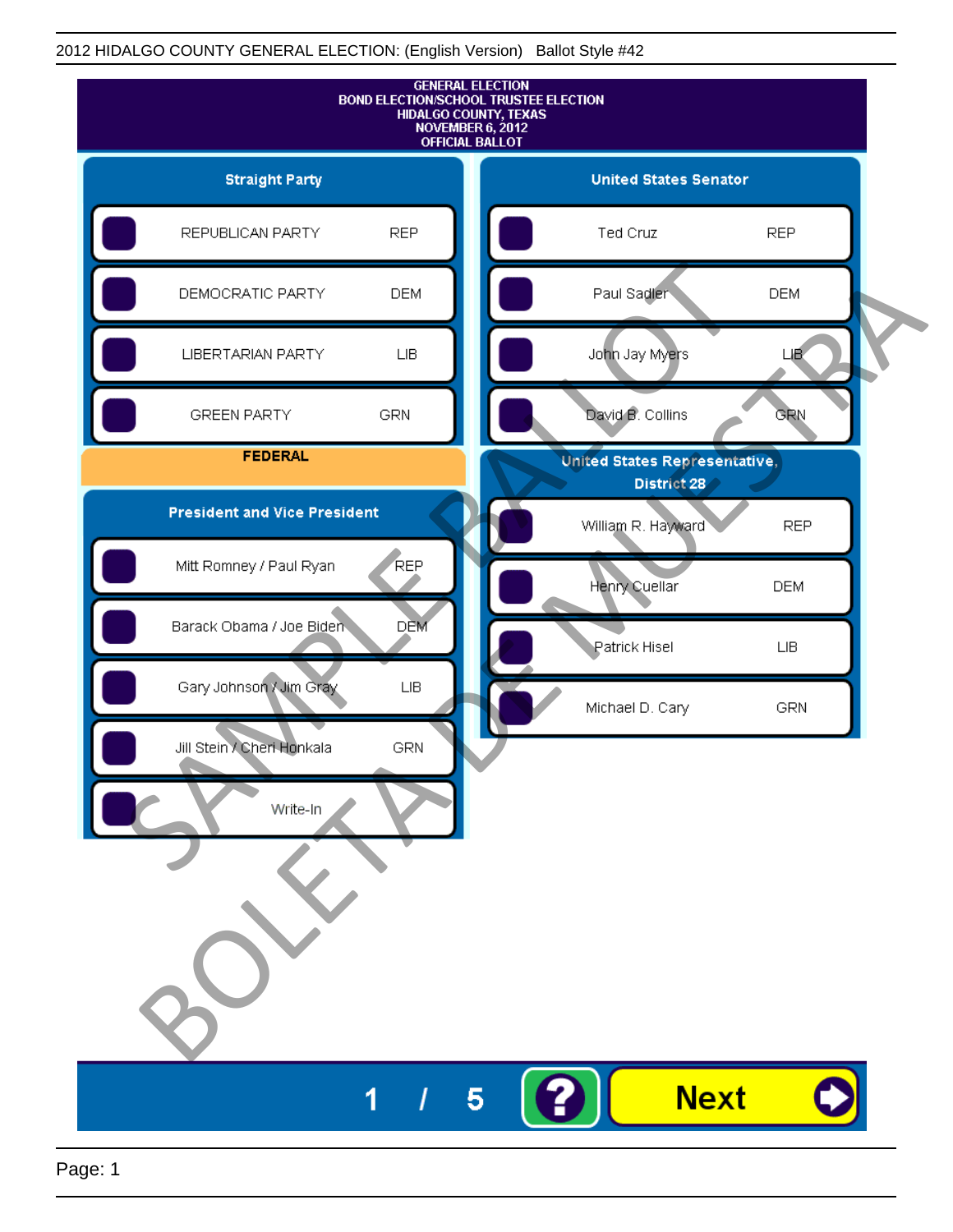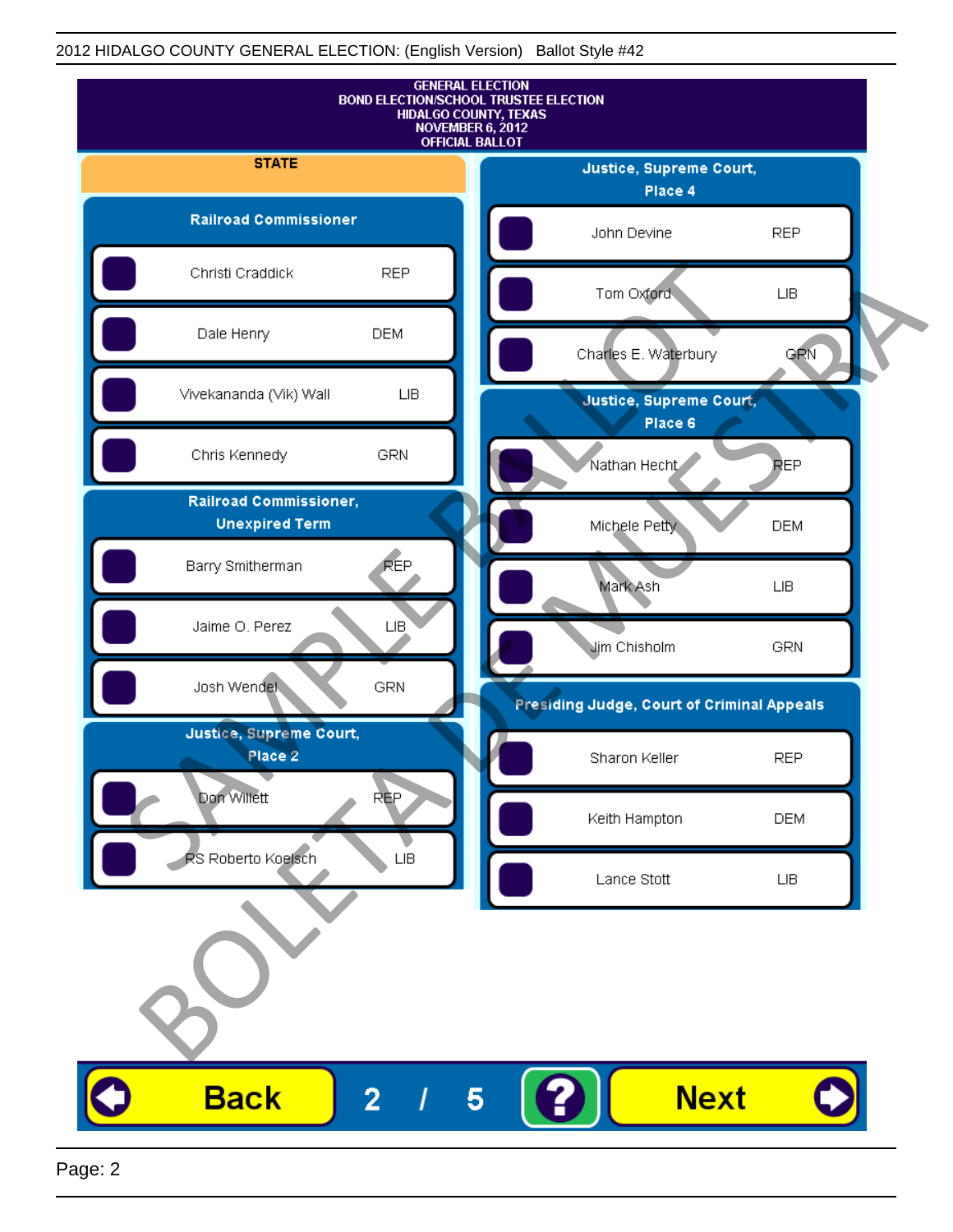

Page: 3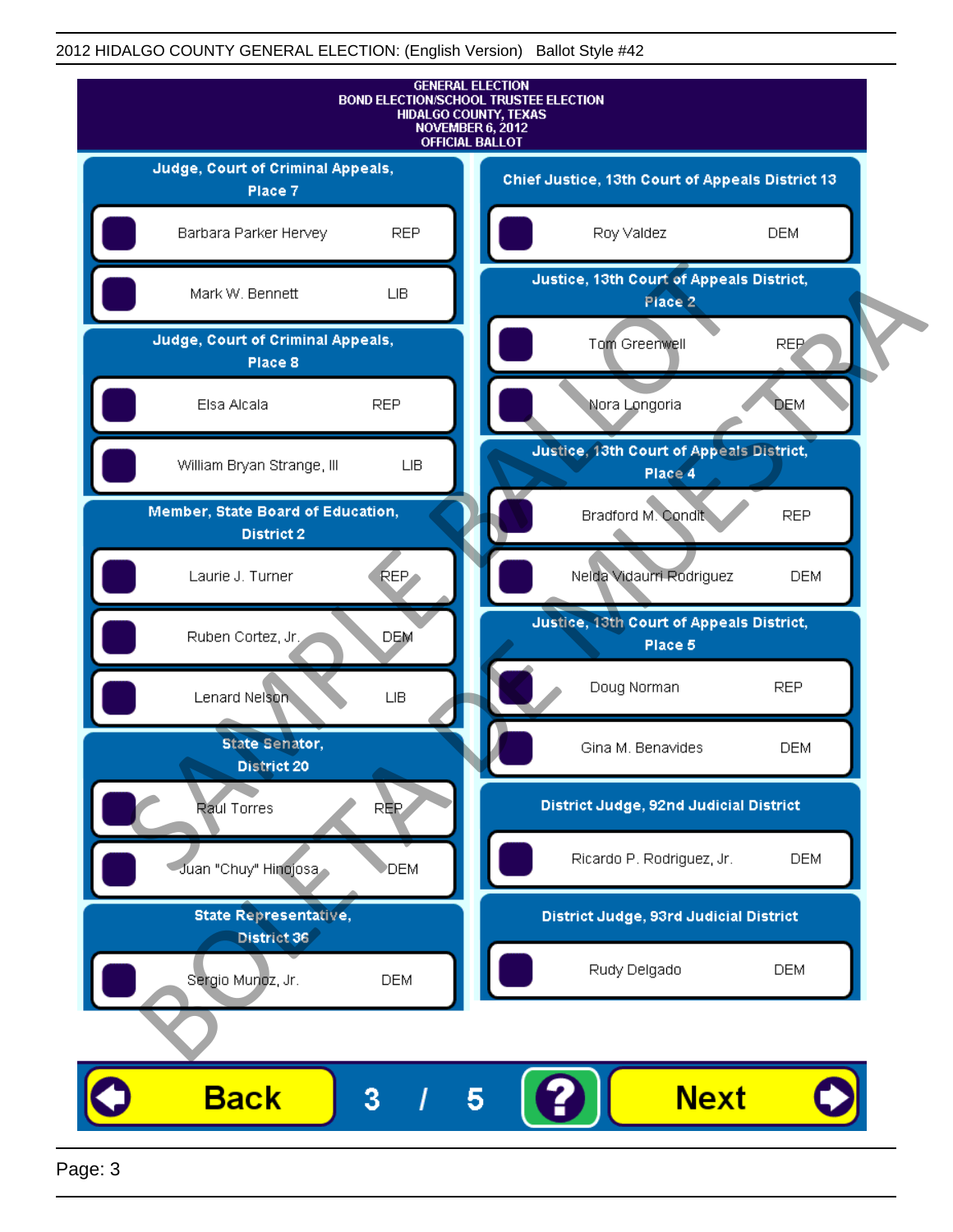| <b>GENERAL ELECTION</b><br><b>BOND ELECTION/SCHOOL TRUSTEE ELECTION</b><br>HIDALGO COUNTY, TEXAS<br>NOVEMBER 6, 2012<br><b>OFFICIAL BALLOT</b> |                                                                                                                                                                                    |  |
|------------------------------------------------------------------------------------------------------------------------------------------------|------------------------------------------------------------------------------------------------------------------------------------------------------------------------------------|--|
| District Judge, 139th Judicial District                                                                                                        | <b>HIDALGO COUNTY DRAINAGE DISTRICT NUMBER ONE</b>                                                                                                                                 |  |
| Bobby Flores                                                                                                                                   | <b>BOND ELECTION</b><br><b>DEM</b>                                                                                                                                                 |  |
| District Judge, 332nd Judicial District                                                                                                        | THE ISSUANCE OF \$184,000,000.00 IN BONDS AND THE<br>LEVYING OF THE TAX IN PAYMENT THEREOF FOR<br><b>IMPROVEMENTS TO THE DRAINAGE DISTRICT'S STORM.</b><br><b>DRAINAGE SYSTEM?</b> |  |
| Mario E. Ramirez                                                                                                                               | <b>DEM</b>                                                                                                                                                                         |  |
| District Judge, 389th Judicial District                                                                                                        | <b>FOR</b>                                                                                                                                                                         |  |
| Letty Lopez                                                                                                                                    | <b>AGAINST</b><br><b>DEM</b>                                                                                                                                                       |  |
| District Judge, 398th Judicial District                                                                                                        | <b>HIDALGO INDEPENDENT SCHOOL DISTRICT</b><br>FOR SCHOOL BOARD TRUSTEE                                                                                                             |  |
| Aida Salinas-Flores                                                                                                                            | Place No. 1<br><b>DEM</b><br>Victor M Peña                                                                                                                                         |  |
| District Judge, 430th Judicial District                                                                                                        | Blanca Lara                                                                                                                                                                        |  |
| Israel Ramon, Jr.                                                                                                                              | <b>DEM</b><br>FOR SCHOOL BOARD TRUSTEE                                                                                                                                             |  |
| District Judge, 449th Judicial District                                                                                                        | Place No. 2                                                                                                                                                                        |  |
| Jesse Contreras                                                                                                                                | Blas Quiroga Jr.<br><b>DEM</b>                                                                                                                                                     |  |
| <b>COUNTY</b>                                                                                                                                  | Raymundo (Ray) Martinez                                                                                                                                                            |  |
| <b>Sheriff</b>                                                                                                                                 | FOR SCHOOL BOARD TRUSTEE<br>Place No. 4 UNEXPIRED                                                                                                                                  |  |
| Robert Caples                                                                                                                                  | Mentor Cantu<br><b>REP</b>                                                                                                                                                         |  |
| Guadalupe "Lupe" Trevino                                                                                                                       | Norma Garza-Torres<br><b>DEM</b>                                                                                                                                                   |  |
|                                                                                                                                                |                                                                                                                                                                                    |  |
| <b>Back</b><br>4                                                                                                                               | <b>Next</b><br>5                                                                                                                                                                   |  |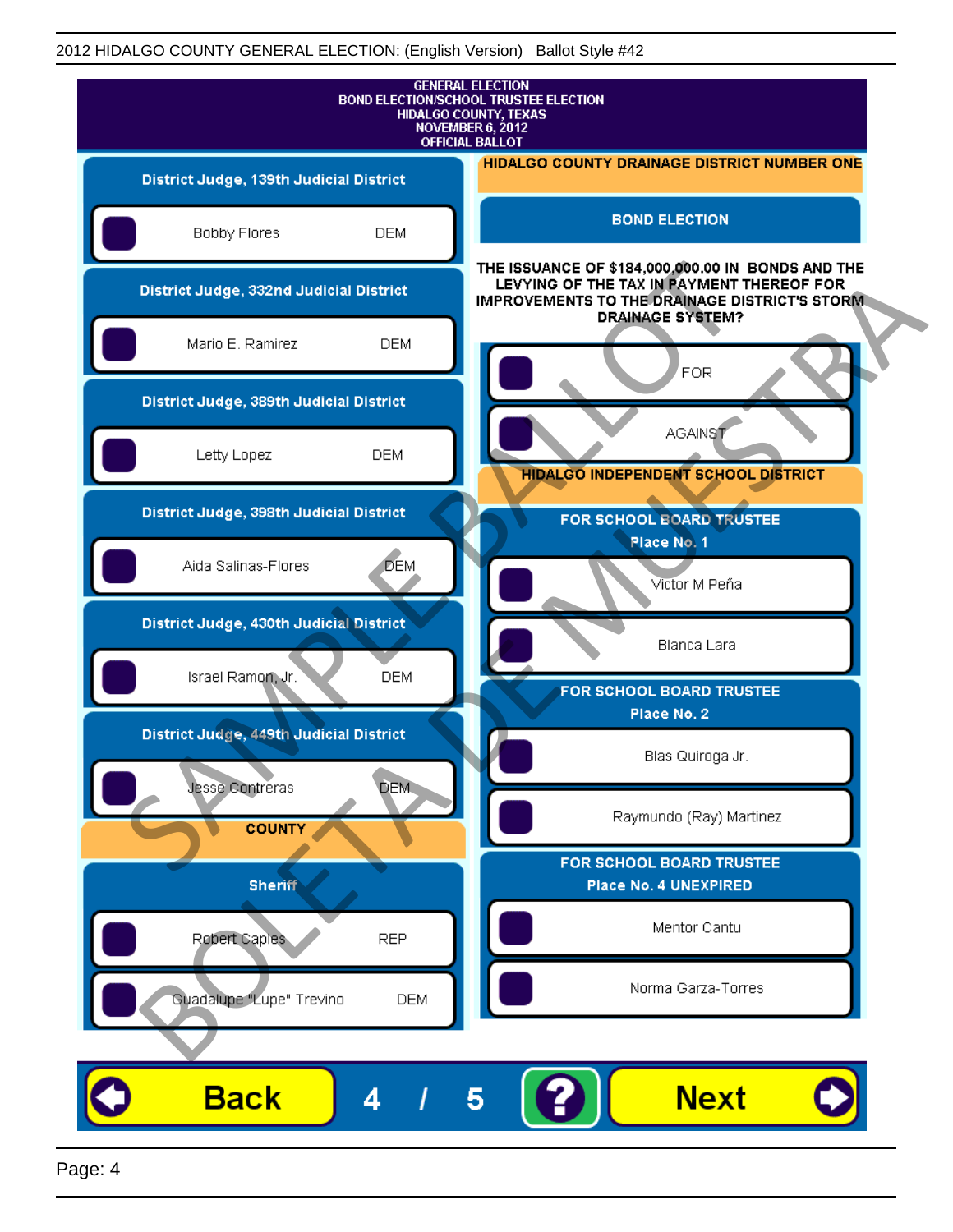|                                         | <b>GENERAL ELECTION</b><br><b>BOND ELECTION/SCHOOL TRUSTEE ELECTION</b><br>HIDALGO COUNTY, TEXAS<br><b>NOVEMBER 6, 2012</b><br><b>OFFICIAL BALLOT</b> |
|-----------------------------------------|-------------------------------------------------------------------------------------------------------------------------------------------------------|
| FOR SCHOOL BOARD TRUSTEE                | UNOPPOSED CANDIDATES DECLARED ELECTED                                                                                                                 |
| Place No. 5 UNEXPIRED                   | Judge, County Court at Law No. 7                                                                                                                      |
| A. Alvin Sámano                         | Sergio Valdez (DEM)<br>County Tax Assessor-Collector<br>Pablo "Paul" Villarreal, Jr. (DEM)                                                            |
| Rodolfo "Rudy" Francisco Franz!         | <b>County Commissioner, Precinct No. 1</b><br>A.C. Cuellar Jr. (DEM)                                                                                  |
| FOR SCHOOL BOARD TRUSTEE<br>Place No. 6 | County Commissioner, Precinct No. 3<br>Joe M. Flores (DEM)                                                                                            |
| Carlos Cardoza, Sr.                     | Justice of the Peace, Precinct No. 1 Place 1<br>Gilberto Saenz (DEM) <sup>®</sup>                                                                     |
| Rafael "Ralph" Garza                    | Justice of the Peace, Precinct No. 2 Place 1<br>Robert M. "Bobby" Contreras (DEM)<br>Justice of the Peace, Precinct No. 3 Place 1                     |
| FOR SCHOOL BOARD TRUSTEE<br>Place No. 7 | Luis J. Garza (DEM)<br>Justice of the Peace Precinct, No. 4 Place 1                                                                                   |
| Yesenia Ayala                           | Charlie Espinoza (DEM)<br>Constable, Precinct No. 1<br>Celestino Avila Jr. (DEM)                                                                      |
| David Badillo                           | Constable, Precinct No. 2<br>Martin "Marty" Cantú (DEM)                                                                                               |
|                                         | Constable, Precinct No. 3<br>Lazaro "Larry" Gallardo Jr. (DEM)<br>Constable, Precinct No. 4<br>J.E. "Eddie" Guerra (DEM)                              |
|                                         |                                                                                                                                                       |
|                                         |                                                                                                                                                       |
|                                         |                                                                                                                                                       |
| <b>Back</b><br>5                        | Review<br>5                                                                                                                                           |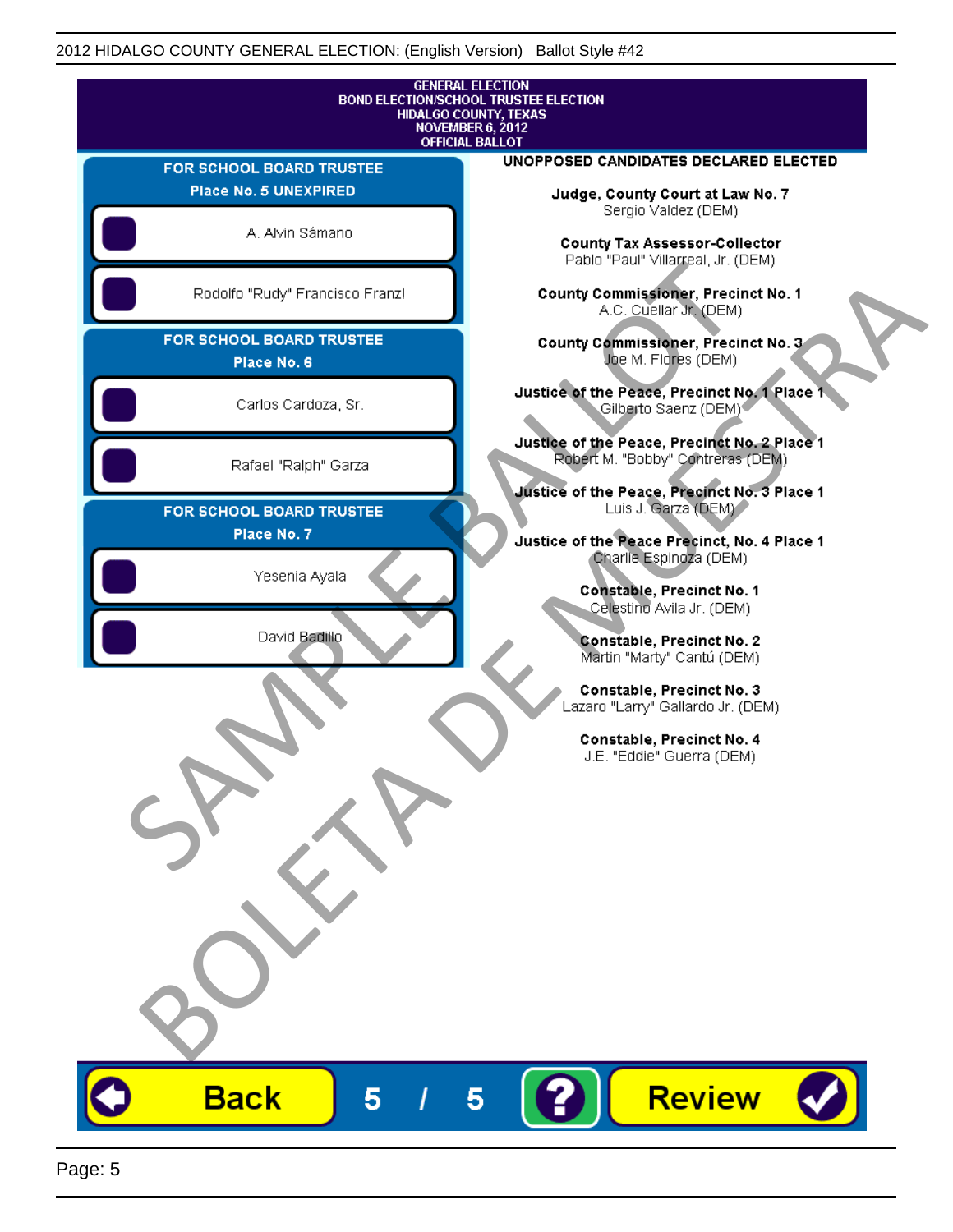Press the candidate name or contest title to return to a contest.

Vote button will light up when

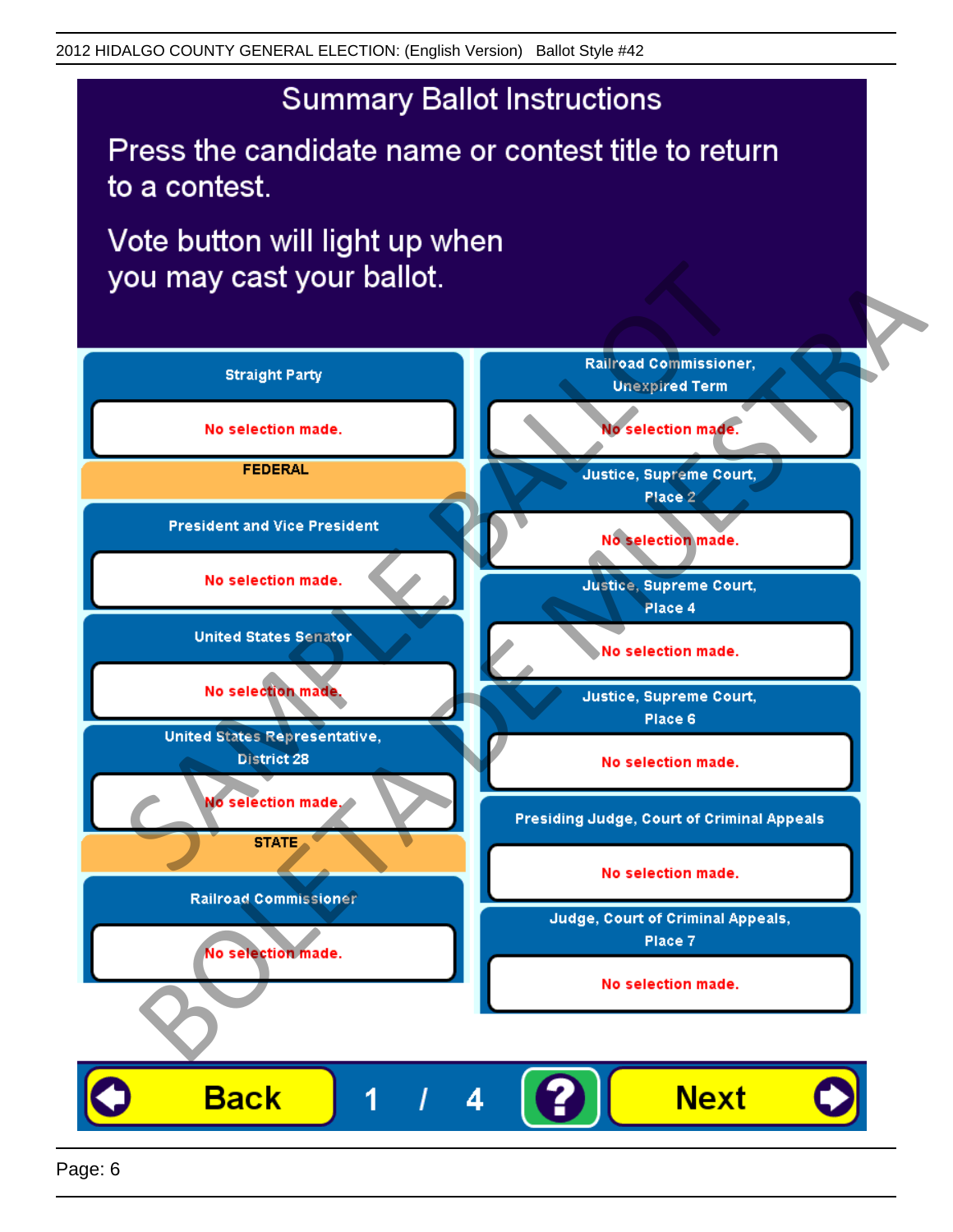Press the candidate name or contest title to return to a contest.

Vote button will light up when



Page: 7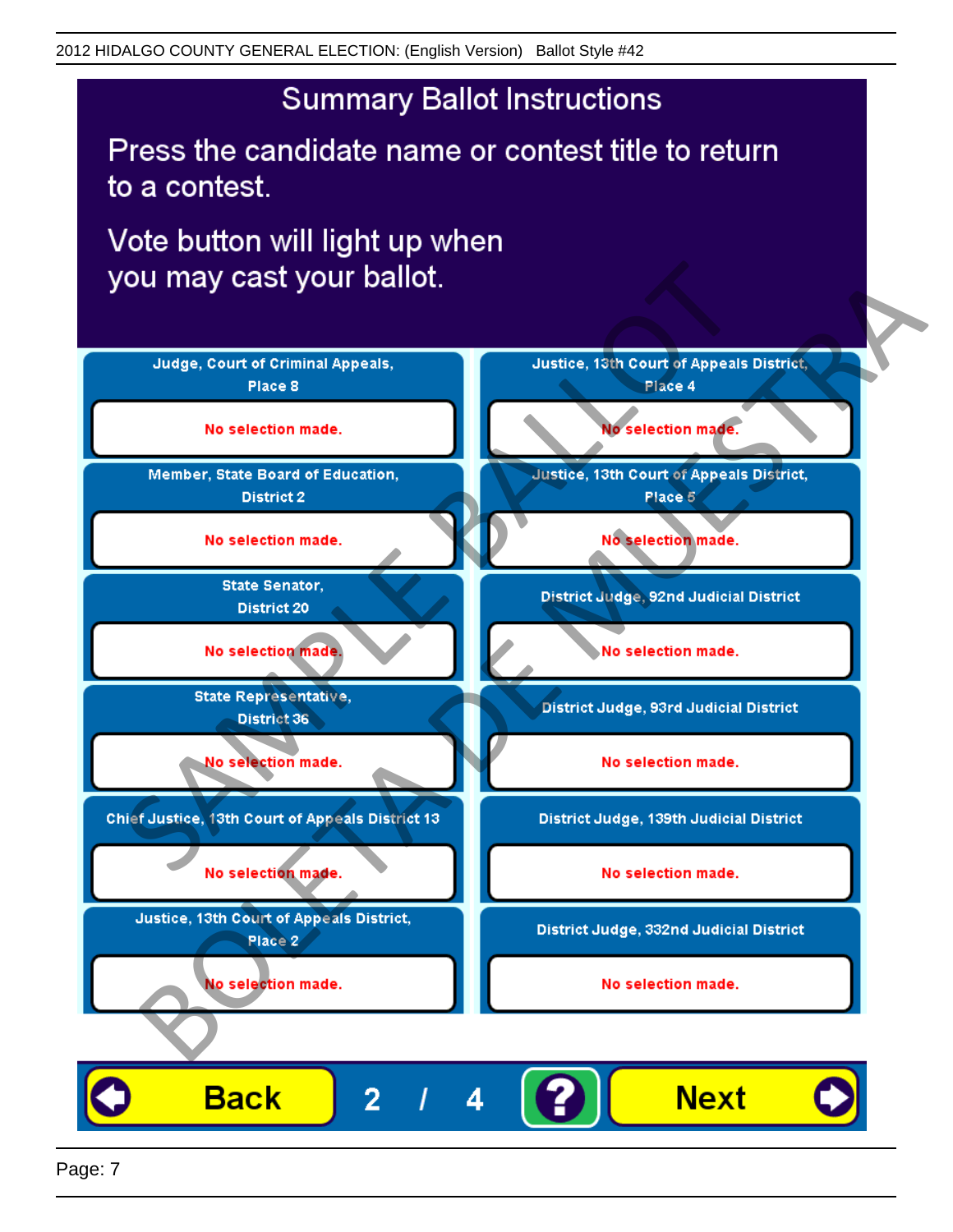Press the candidate name or contest title to return to a contest.

Vote button will light up when